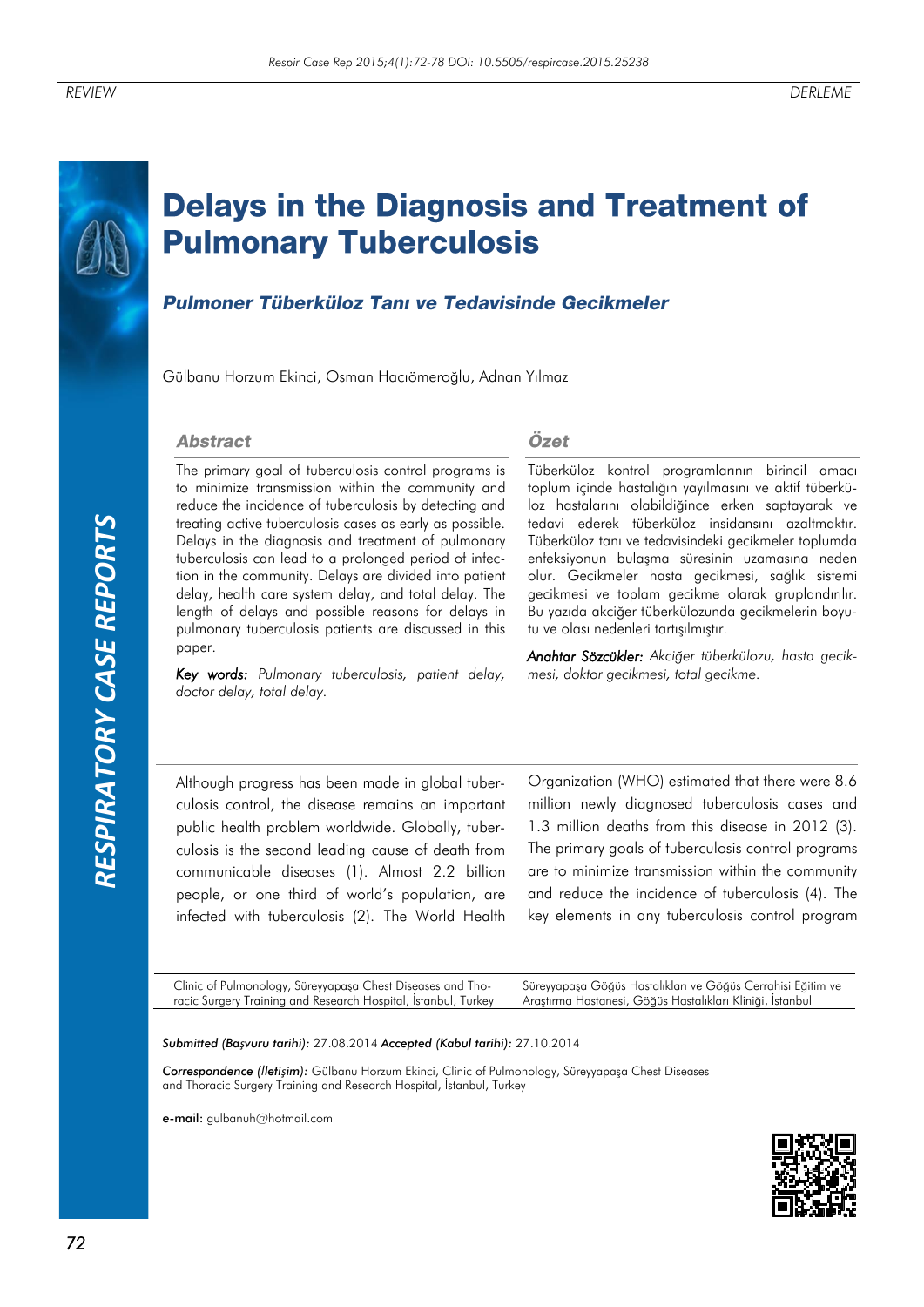are early diagnosis of the cases and prompt initiation of effective treatment (5).

Tuberculosis infection primarily spreads in a community through patients with pulmonary tuberculosis. An untreated smear-positive patient can infect, on average, ten contacts annually and more than 20 during the natural history of the disease until death (6). Although it is widely believed that smear-negative cases are less infectious than smear-positive cases, it was reported that at least 17% of tuberculosis cases were the result of transmission from smear-negative tuberculosis cases (7). Delays in diagnosis and treatment result in a more extensive form of the disease, increased complications, higher costs, increased mortality, and a prolonged period of infectivity in the community (8). It was reported that delays in tuberculosis diagnosis were associated with greater transmission of infection to contacts (9). Delays in the diagnosis and treatment of tuberculosis patients have been commonly reported in both developing and developed countries (10-18). The current study aimed to discuss the length of delays and possible reasons for delays in pulmonary tuberculosis patients.

# DESCRIPTION AND CLASSIFICATION OF DELAYS

Several time intervals from the onset of symptoms to treatment have been described in literature. These time intervals are as follows (5,10,19):

The patient's application interval: The patient's application interval was defined as the time interval between the onset of symptoms and the first doctor visit.

Health care system interval: The health care system interval was defined as the time from the first doctor visit to the initiation of treatment. Subgroups of health care system intervals are referral interval, diagnosis interval, treatment interval, and clinical interval. The referral interval was defined as the time from the first doctor visit to admission to hospital. The diagnosis interval was regarded as the time from admission to hospital to diagnosis of tuberculosis. The treatment interval was the time from diagnosis to initiation of treatment. The clinical interval was defined as the time from admission to hospital to initiation of treatment. The clinical interval is the sum of the diagnosis and treatment intervals.

Total interval: The total interval was defined as the time between the onset of symptoms and the time of treatment initiation. The total interval is the sum of the patient's application interval and health care system interval.

Delays are classified as patient delay, health care system, or doctor delay and total delay. Referral delay, diagnosis delay, treatment delay, and clinical delay are subcategories of doctor delay. Although the authors have described different duration intervals for the criteria of delays, the following operational criteria for delays have been usually used in most studies.

Patient delay: The patient's application intervals that exceeded 30 days were considered indicative of a patient delay in smear-negative and smear-positive patients (10,12,20-22).

Health care system delay or doctor delay: While health care system intervals that exceeded four days were considered indicative of a doctor delay in smear-positive patients (10,20,22), a period of more than 15 days was indicative of a doctor delay in smear-negative patients (12,22).

Referral delay: The referral intervals that exceeded two days were considered indicative of a referral delay in smear-negative and smear-positive patients (10,20-22).

Diagnosis delay: The diagnosis interval that exceed one day was considered indicative of a delayed diagnosis in smear-positive patients (10,20).

Treatment delay: The treatment interval that exceed one day was defined as a delayed treatment (10,20,21).

Clinical delay: While clinical intervals that exceeded two days were considered indicative of a clinic delay in smear-positive patients, a period of more than 13 days was indicative of a clinical delay in smear-negative patients (10,12,20,22).

Total delay: While total intervals that exceeded 34 days were considered indicative of a total delay in smearpositive patients, a period of more than 45 days was indicative of a total delay in smear-negative patients (10,12,20,22). Figure 1 shows the time intervals and delays.

#### THE LENGTH OF DELAYS

Delays in the diagnosis and treatment of tuberculosis patients have been commonly investigated by authors in previous studies. While most studies include smearpositive pulmonary tuberculosis patients, the number of studies evaluating delays in smear-negative and extrapulmonary tuberculosis patients is limited. Table 1 shows the results of several studies (5,11,17, 22-32).

Sub-categories of doctor delay were evaluated in some studies. One of these studies was conducted in Süreyyapaşa Center for Chest Diseases and Thoracic Surgery Training and Investigation Hospital in Istanbul, Turkey.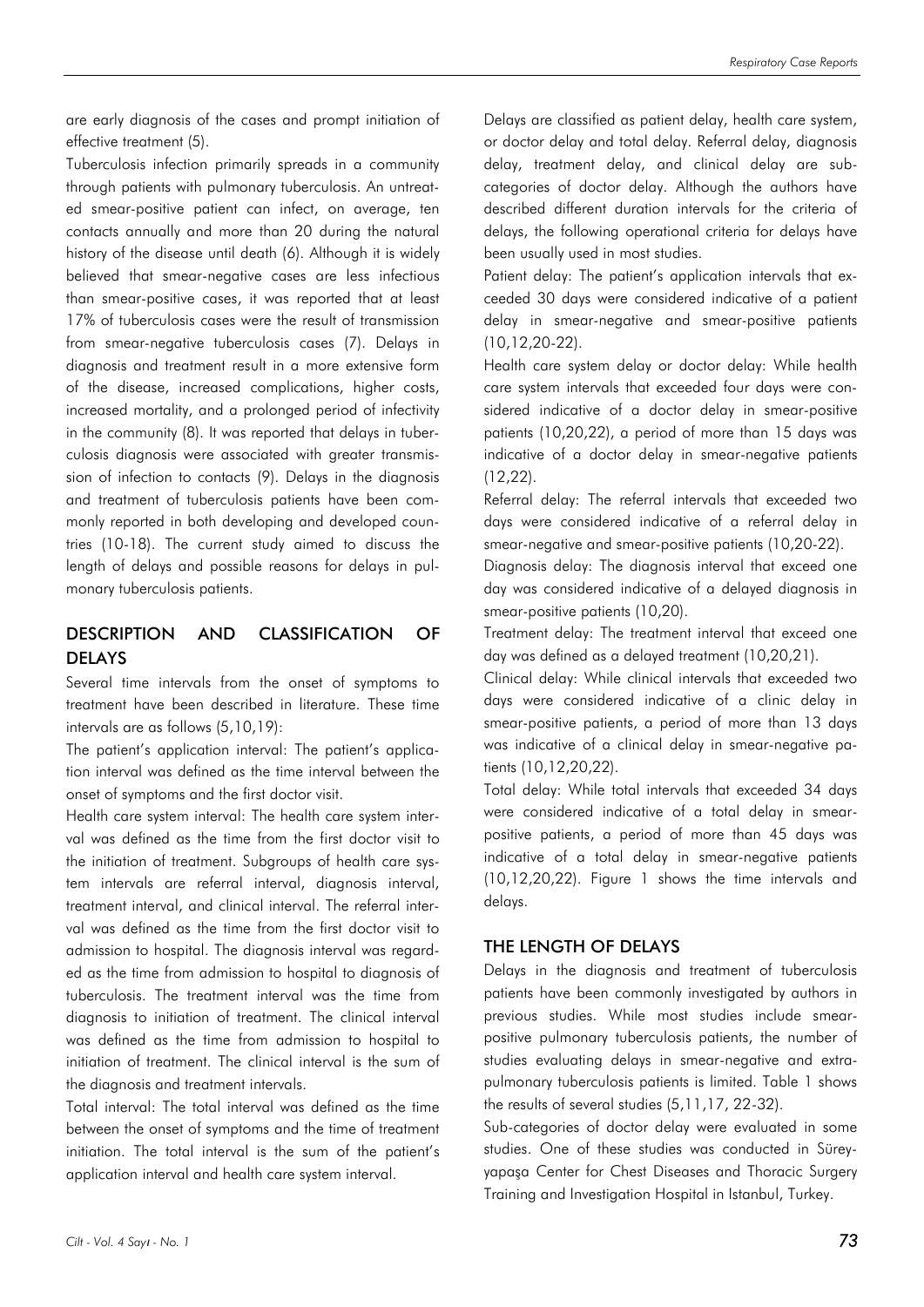

*Figure 1: Time intervals and delays from onset of symptoms to initiation of treatment*

|           |            |            |                            | Interval       |                |  |
|-----------|------------|------------|----------------------------|----------------|----------------|--|
| Reference | Country    | Study      | Health care<br>Application |                | Total          |  |
|           |            | population |                            | system         |                |  |
| 5         | Kenya      | $SP*$      | 42 days                    | 2 days         | 44 days        |  |
| 11        | Tanzania   | SP         | 120 days                   | 15 days        | 136 days       |  |
| 17        | Norway     | SP         | 28 days                    | 14 days        | 45 days        |  |
|           |            | $SN*$      | 14 days                    | 46 days        | 60 days        |  |
| 22        | Turkey     | SP         | $14 \text{ days}$          | 16 days        | 48 days        |  |
|           |            | SN         | 10 days                    | 41 days        | 61 days        |  |
| 23        | Thailand   | SP         | 4.4 weeks                  | 2.8 weeks      | 9.4 weeks      |  |
| 24        | Argentina  | SP         | 31 days                    | 12.5 days      | 62 days        |  |
| 25        | <b>USA</b> | SP         | 21 days                    | 6 days         | 35 days        |  |
|           |            | SN         | 27 days                    | 31 days        | 79 days        |  |
| 26        | Malaysia   | SP         | 2 weeks                    | 4 weeks        | 13 weeks       |  |
|           |            | SN         | 1.5 weeks                  | 8 weeks        | 12 weeks       |  |
| 27        | India      | SP         | 20 days                    | 23 days        | 60 days        |  |
| 28        | Ethiopia   | SP         | 30 days                    | 21 days        | 80 days        |  |
| 29        | Hong Kong  | $SP + SN$  | 20 days                    | 20 days        | 49 days        |  |
| 30        | Vietnam    | SP         | 3 weeks                    | 1 weeks        | 4 weeks        |  |
| 31        | Nepal      | SP         | 60 days                    | 20 days        | $\overline{a}$ |  |
|           |            | SN         | 33 days                    | 15 days        | Ξ.             |  |
|           |            | EP*        | 50 days                    | 30 days        | $\overline{a}$ |  |
| 32        | Turkey     | SP         | $4.5$ days                 | $\overline{a}$ | 21 days        |  |

|  | <b>Table 1:</b> The median values associated with several intervals |
|--|---------------------------------------------------------------------|
|--|---------------------------------------------------------------------|

*\*SP: smear-positive pulmonary tuberculosis, SN: smear-negative pulmonary tuberculosis, EP: extra-pulmonary tuberculosis*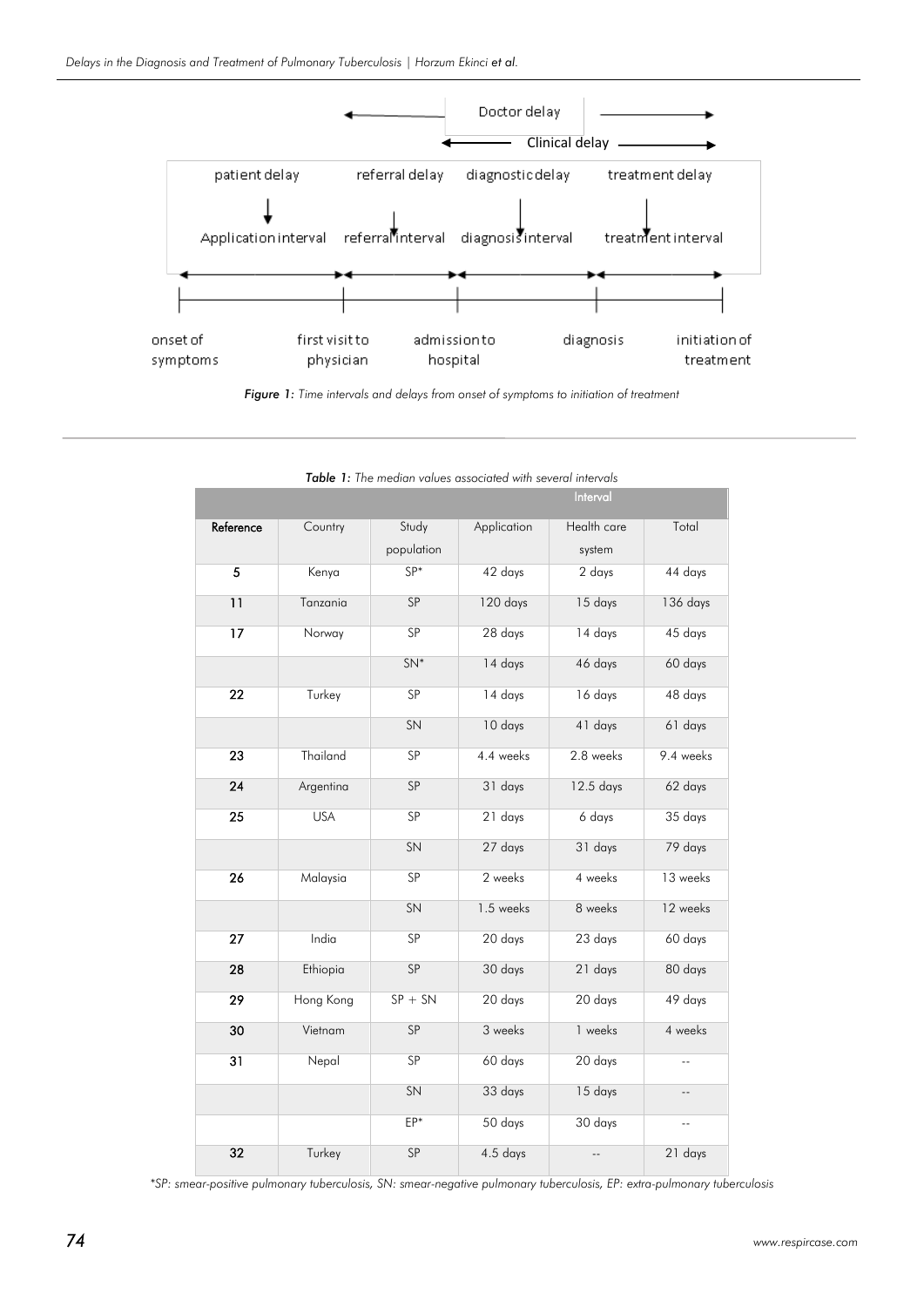This study included 204 hospitalized patients with smear positive pulmonary tuberculosis. The median (mean) values were 17.5 (31.4) days for the application interval, 11 (22.1) days for the referral interval, 1.5 (3.3) days for the diagnosis interval, 1 (1.4) day for the treatment interval and 15 (26.7) days for the health care system interval (10). The other study was conducted at Heybeliada Center for Chest Disease and Thoracic Surgery Training and Investigation Hospital in Istanbul, Turkey. The study included 151 hospitalized patients with smear positive pulmonary tuberculosis. The median (mean) values were 30 (46.4) days for the application interval, 17 (28.9) days for the referral interval, 1 (2.4) day for the diagnosis interval, 1 (1) day for the treatment interval, and 19 (31) days for the health care system interval (20). A recent study from Süreyyapaşa Center for Chest Diseases and Thoracic Surgery Training and Investigation Hospital included 71 smear-positive and 65 smear-negative pulmonary tuberculosis patients. For smear-positive patients, the median patient, referral, clinical, health care system, and total intervals were 14, 8, 2, 16, and 48 days, respectively. For smear-negative patients, the median patient, referral, clinical, health care system, and total intervals were 10, 13, 19, 41, and 61 days, respectively (22).

It was reported that the rates of the patients having delay among tuberculosis patients were high. Table 2 shows the results of several studies.

## FACTORS ASSOCIATED WITH THE LENGTH OF DELAYS

It has been noted that many factors can affect the length of delays. Authors have investigated whether age, gender, level of education, economic status, marital status, occupation, distance to health center or physician, rural or urban residence, first symptom, presence of index case for tuberculosis, presence of comorbidity, smoking status, alcohol usage, sputum smear status, site of tuberculosis disease and the first physician affect the length of delays or not (4-6,8-14-16,18-20,24,27,30-36). A report from Turkey noted that age, gender, level of education and area of residence had no effect on the application interval. The authors found a shorter application interval in patients having an index case for tuberculosis and patients who had good economic status. The rate of patient delay was lower in patients with hemoptysis compare to patients with other first symptoms. The referral and diagnosis intervals were shorter in male patients in this study. Additionally, patients who were referred by a chest physician had a shorter referral interval than those referred by other physicians (10). Another Turkish study showed that age, gender, educational level, economic status, marital status, presence or absence of index case, co-morbidity, and the appearance of first symptoms had no effect on the application interval and the patient delay (20).

|           |          |            |         |          |           | Delay     |             |        |                         |
|-----------|----------|------------|---------|----------|-----------|-----------|-------------|--------|-------------------------|
| Reference | Country  | Study      | Patient | Referral | Diagnosis | Treatment | Clinic      | Doctor | Total                   |
|           |          | population |         |          |           |           |             |        |                         |
| 10        | Turkey   | $SP*$      | 34.8    | 81.9     | 50.5      | 25        | X           | 87.2   | Χ                       |
| 19        | Turkey   | SP         | 28.4    | 61.1     | 69.4      | 25.4      | 73.7        | 88.8   | X                       |
| 20        | Turkey   | SP         | 49      | 90       | 49        | 7.9       | Χ           | 92.1   | $\overline{\mathsf{X}}$ |
| 21        | Tanzania | SP         | 35.1    | 89.4     | 52.9      | 34.3      | $\mathsf X$ | 83.3   | $\overline{\mathsf{X}}$ |
| 22        | Turkey   | SP         | 33.8    | 63.4     | X         | X         | 40.8        | 77.5   | 62                      |
|           |          | $SN*$      | 24.6    | 73.8     | X         | $\chi$    | 60          | 81.5   | 66.1                    |
| 26        | Malaysia | $SP + SN$  | 20      | X        | Χ         | X         | Χ           | X      | 83                      |
| 27        | India    | SP         | 29      | X        | $\sf X$   | X         | $\times$    | 60     | Χ                       |
| 28        | Ethiopia | <b>SP</b>  | 48      | X        | X         | X         | X           | X      | 91                      |

*Table 2: The rate of the patients having delay with respect to delay criteria (%)*

*\*SP: Smear-positive patients, SN: Smear-negative patients.*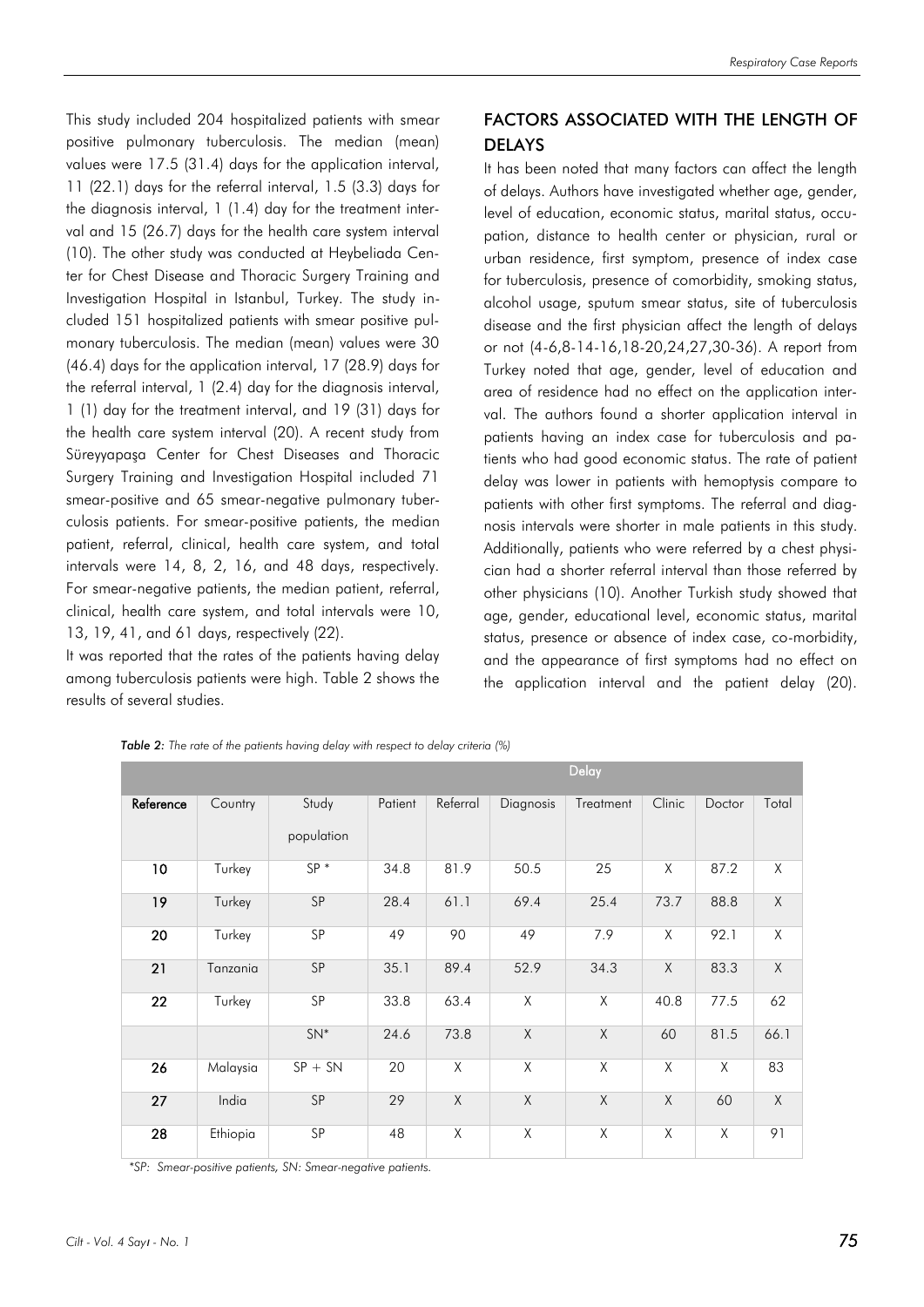Wandwalo et al. (11) reported that the patient delay was significantly longer in rural areas and for patients with lower level of education. A study conducted in Mozambique indicated that farming and the coexistence of a chronic disease were associated with increased patient and health care system delays (14). It was reported that being aged 55-64 years was associated with longer patient delay and negative smear examination was associated with longer health care system delays (25). A study conducted in Vietnam noted that female gender, middle age, residence, and distance to health center were independent risk factors for delays (30). Smokers had a higher risk of patient delay and health care system delays (31). Ekinci et al. (22) found that smear-negative patients had longer health care system intervals and total intervals compared to smear-positive patients.

#### REASONS FOR DELAYS

Several possible reasons for patient delays and doctor delays have been described in previous reports. Characteristics of the patients such as gender, age, level of education, economic status, smear status, distance to a physician or health center, patients' area of residence, presence of index case for tuberculosis, and symptoms may affect the length of patient and doctor delays (10,11,19- 22,25,28). The most common potential reason for patient delay is the neglect of symptoms by the patient. A low index of suspicion for tuberculosis is an important reason for doctor delays (10,19,20,22,37). An assessment of the response to antibiotic therapy is a common approach in patients with pulmonary symptoms and abnormal chest x-ray findings, which may result in doctor delays (18,38). Table 3 summarizes possible reasons for patient delays and doctor delays.

In conclusion; delays from the onset of symptoms to treatment in pulmonary tuberculosis patients are a common problem. They are divided into patient delays, doctor or health care system delays and total delays. Referral delay, diagnosis delay, treatment delay, and clinical delay are subgroups of doctor delay. Prolonged delays increase the risk of infection transmission in the community. Therefore, delays should be reduced through various efforts to ensure effective tuberculosis control. Since a low index of suspicion of tuberculosis among physicians and the neglect of symptoms by the patients are common problems, physicians and the public should be educated about tuberculosis. Improvement in laboratory system delays and health care system delays are other important efforts to reduce delays.

*Table 3: Possible reasons for patient delay and doctor delay*

| <b>Reasons for Patient Delay</b> |                                              |  |  |  |
|----------------------------------|----------------------------------------------|--|--|--|
|                                  | Neglect of symptoms by the patient           |  |  |  |
|                                  | Distance to health center                    |  |  |  |
|                                  | Sociocultural factors                        |  |  |  |
|                                  | Economic status                              |  |  |  |
| <b>Reasons for Doctor Delay</b>  |                                              |  |  |  |
|                                  | A low index of suspicion for tuberculosis    |  |  |  |
|                                  | Underutilized or delayed sputum examinations |  |  |  |
|                                  | Delays in chest x-ray examinations           |  |  |  |
|                                  | Reasons associated with laboratory system    |  |  |  |
|                                  | Reasons associated with health care system   |  |  |  |
|                                  | Factors associated with patient              |  |  |  |

### CONFLICTS OF INTEREST

None declared.

### AUTHOR CONTRIBUTIONS

Concept - G.H.E., O.H., A.Y.; Planning and Design - G.H.E., O.H., A.Y.; Supervision - G.H.E., O.H., A.Y.; Funding - G.H.E., O.H., A.Y.; Materials - G.H.E., O.H., A.Y.; Data Collection and/or Processing - G.H.E., O.H., A.Y.; Analysis and/or Interpretation - G.H.E., O.H., A.Y.; Literature Review - G.H.E., O.H., A.Y.; Writing - G.H.E., O.H., A.Y.; Critical Review - G.H.E., O.H., A.Y.

### YAZAR KATKILARI

Fikir - G.H.E., O.H., A.Y.; Tasarım ve Dizayn - G.H.E., O.H., A.Y.; Denetleme - G.H.E., O.H., A.Y.; Kaynaklar - G.H.E., O.H., A.Y.; Malzemeler - G.H.E., O.H., A.Y.; Veri Toplama ve/veya İşleme - G.H.E., O.H., A.Y.; Analiz ve/veya Yorum - G.H.E., O.H., A.Y.; Literatür Taraması - G.H.E., O.H., A.Y.; Yazıyı Yazan - G.H.E., O.H., A.Y.; Eleştirel İnceleme - G.H.E., O.H., A.Y.

### **REFERENCES**

- World Health Organization. Global tuberculosis report 2012. Access date: 8 December 2014. Place o[f access](http/apps.who.int/iris/bitstream/10665/75938/1/9789241564502_eng.pdf)
- 2. American Lung Association. Lung disease in diverse communities. 2010: 101-6.
- 3. World Health Organization. Global tuberculosis report 2013. WHO/HTM/TB/2013.15.
- 4. Maciel ELN, Golub JE, Peres RL, Hadad DJ, Favero JL, Molino LP, et al. Delay in diagnosis of pulmonary tuberculosis at a primary health care clinic in Vitoria, Brazil. Int J Tuberc Lung Dis 2010; 14:1403-10.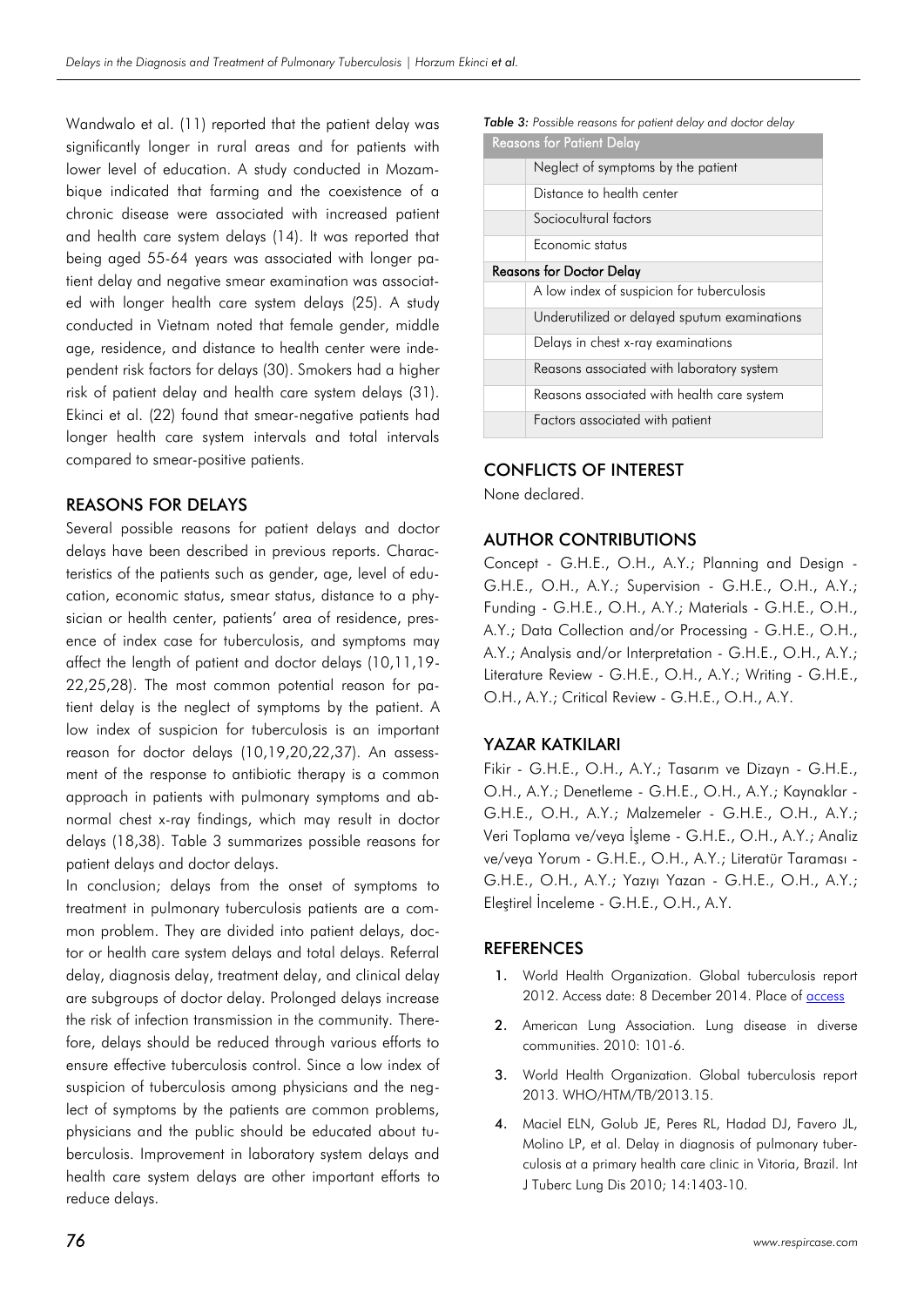- 5. Ayuo PO, Diero LO, Owingo-Ong'or WD, Mwangi AW. Causes of delay in diagnosis of pulmonary tuberculosis in patients attending a referral hospital in Western Kenya. East Afr Med J 2008; 85:263-8. [\[CrossRef\]](http://dx.doi.org/10.4314/eamj.v85i6.9623)
- 6. Bassili A, Seita A, Baghdadi S, AlAbsi A, Abdilai I, Agboatwalla M, et al. Diagnostic and treatment delay in tuberculosis in 7 countries of the Eastern Mediterranean Region. Infect Dis Clin Prac 2008; 16:23-35. [\[CrossRef\]](http://dx.doi.org/10.1097/IPC.0b013c31815d8d61)
- 7. Behr MA, Warren SA, Salamon H, Hopewell PC, Ponce de Leon A, Daley CL, et al. Transmission of Mycobacterium tuberculosis from patients smear-negative for acidfast bacilli. Lancet 1999; 353:444–9. [\[CrossRef\]](http://dx.doi.org/10.1016/S0140-6736(98)03406-0)
- 8. Lin HP, Deng CY, Chou P. Diagnosis and treatment delay among pulmonary tuberculosis patients identified using the Taiwan reporting enquiry system, 2002-2006. BMC Public Health 2009; 9:55. [\[CrossRef\]](http://dx.doi.org/10.1186/1471-2458-9-55)
- 9. Golub JE, Bur S, Cronin WA, Gange S, Baruch N, Comstock GW, et al. Delayed tuberculosis diagnosis and tuberculosis transmission. Int J Tuberc Lung Dis 2006; 10:24-30.
- 10. Güneylioğlu D, Yilmaz A, Bilgin S, Bayram Ü, Akkaya E. Factors affecting delays in diagnosis and treatment of pulmonary tuberculosis in a tertiary care hospital in Istanbul, Turkey. Med Sci Monit 2004; 10:CR62-7
- 11. Wandwalo ER, Morkve O. Delay in tuberculosis casefinding and treatment in Mwanza, Tanzania. Int J Tuberc Lung Dis 2000; 4:133-8.
- 12. Demissie M, Lindtiorn B, Berhane Y. Patient and health service delay in the diagnosis of pulmonary tuberculosis in Ethiopia. BMC Public Health 2002; 2:23.
- 13. Storla DG, Yimer S, Bjune GA. A systemic review of delay in the diagnosis and treatment of tuberculosis. BMC Public Health 2008; 8:15. [\[CrossRef\]](http://dx.doi.org/10.1186/1471-2458-8-15)
- 14. Saifodine A, Gudo PS, Sidat M, Black J. Patient and health system delay among patients with pulmonary tuberculosis in Beira City, Mozambique. BMC Public Health 2013; 13:559[. \[CrossRef\]](http://dx.doi.org/10.1186/1471-2458-13-559)
- 15. Lacroix C, Martin P, Turcotte S, DeRoche S, Magluilo V, Lacroix C. The delay in diagnosis of tuberculosis in the Monteregie region of Quebec, Canada. Mcgill J Med 2008; 11:124-31.
- 16. Diez M, Bleda MJ, Alcaide J, Caloto T, Castells C, Cardenal JI, et al. Determinants of patient delay among tuberculosis cases in Spain. Eur J Public Health 2004; 14:151-5.
- 17. Farah MG, Rygh JH, Steen TW, Selmer R, Heldal E, Bjune G. Patient and health care system delays in the start of tuberculosis treatment in Norway. BMC Infect Dis 2006; 6:33.
- 18. Tattevin P, Che D, Fraisse P, Gatey C, Guichard C, Antonie D, et al. Factors associated with patient and health care system delay in the diagnosis of tuberculosis in France. Int J Tuberc Lung Dis 2012; 16:510-5. [\[CrossRef\]](http://dx.doi.org/10.5588/ijtld.11.0420)
- 19. Yilmaz A, Boğa S, Sulu E, Durucu M, Yilmaz D, Baran A, et al. Delays in diagnosis and treatment of hospitalized patients with smear-positive pulmonary tuberculosis. Respir Med 2001; 95:802-5. [\[CrossRef\]](http://dx.doi.org/10.1053/rmed.2001.1156)
- 20. Okur E, Yilmaz A, Saygi A, Selvi A, Süngün F, Öztürk E, et al. Patterns of delays in diagnosis amongst patients with smear- positive pulmonary tuberculosis at a teaching hospital in Turkey. Clin Microbiol Infect 2006; 12:90-2.
- 21. Mfinanga SG, Mutayoba BK, Kahwa A, Kimaro G, Mtandu R, Ngadaya E, et al. The magnitude and factors associated with delays in management of smear positive tuberculosis in Dar es Salaam, Tanzania. BMC Health Services Res 2008; 8:158. [\[CrossRef\]](http://dx.doi.org/10.1186/1472-6963-8-158)
- 22. Ekinci GH, Karakaya E, Ongel EA, Haciomeroglu O, Yilmaz A. Patient and doctor delays in smear-negative and smear-positive pulmonary tuberculosis patients attending a referral hospital in Istanbul, Turkey. Scientific World Journal 2014; 2014:158186. [\[CrossRef\]](http://dx.doi.org/10.1155/2014/158186)
- 23. Rojpibulstit M, Kanjanakiritamrong J, Chongsuvivatwong. Patient and health system delays in the diagnosis of tuberculosis in Southern Thailand after health care reform. Int J Tuberc Lung Dis 2006; 10:422-8.
- 24. Zerbini E, Chirico MC, Salvadores B, Amigot B, Estrada S, Algorry G. Delay in tuberculosis diagnosis and treatment in four provinces in Argentina. Int J Tuberc Lung Dis 2008; 12:63-8.
- 25. Sherman LF, Fujiwara PI, Cook SV, Bazerman LB, Frieden TR. Patient and health care system delays in the diagnosis and treatment of tuberculosis. Int J Tuberc Lung Dis 1999; 3:1088-95.
- 26. Liam CK, Tang BG. Delay in the diagnosis and treatment of pulmonary tuberculosis in patients attending a university teaching hospital. Int J Tuberc Lung Dis 1997; 1:326-32.
- 27. Rajeswari R, Chandrasekaran V, Suhadev M, Sivasubramaniam S, Sudha G, Renu G. Factors associated with patient and health system delays in the diagnosis of tuberculosis in South India. Int J Tuberc Lung Dis 2002; 6:789-95.
- 28. Yimer S, Bjune G, Alene G. Diagnostic and treatment delay among pulmonary tuberculosis patients in Ethiopia: a cross sectional study. BMC Infect Dis 2005; 5:112.
- 29. Leung EC, Leung CC, Tam CM. Delayed presentation and treatment of newly diagnosed pulmonary tuberculosis patients in Hong Kong. Hong Kong Med J 2007; 13:221-7.